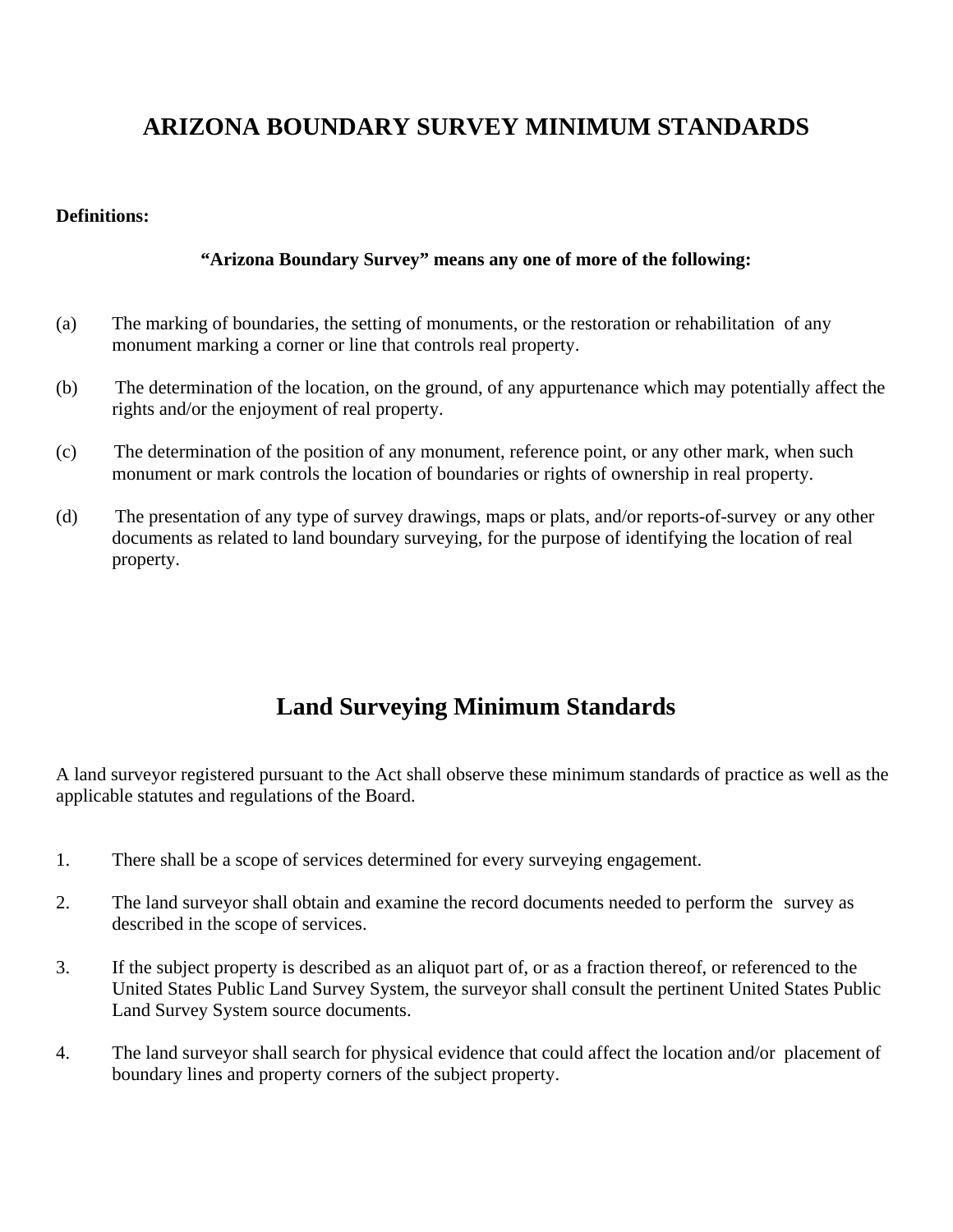- 5. The land surveyor shall determine the appropriate accuracy and make the required measurements necessary to adequately relate the positions of all apparent evidence pertinent to the boundary of the property. In no case shall the accuracy standard have a relative positional tolerance of more than 0.25 feet, plus 100 parts per million (PPM) with the accuracy given at the 95 per cent confidence level. Positional tolerance is the maximum acceptable amount of positional uncertainty for any physical point on the boundary survey relative to any adjoining physical point on the survey, including the lead-in courses. Positional uncertainty in location, due to random errors in measurement, of any physical point on a boundary survey, based on the 95 per cent confidence level.
- 6. The land surveyor shall retain documentation necessary to adequately convey the methods and results of any land boundary survey where such results-of-survey were not publicly recorded.
- 7. In the event of a disagreement with the measurements and/or monumented corner positions of another registrant, the land surveyor must make and document all reasonable efforts to contact the other registrant in an attempt to resolve the disagreement. The other registrant(s) shall make all information relevant to the disagreement available, to explain objections, and afford an opportunity for discussions, explanation and corrections necessary.
- 8. The land surveyor shall represent the locations, consistent with the best evidence available, of corner positions and boundary lines, as follows:
	- A. If the land surveyor rejects an existing monument the land surveyor shall create a results-of survey drawing that discloses the evidence, and shall explain in detail, the reason(s) for not accepting the monument. The surveyor shall file the drawing in the office of the county recorder, and provide a copy of the "record of survey" to the client.
	- B. When accepting a found monument of the surveyed property that does not have any record or physical evidence identifying its creator, then where practicable to do so, the surveyor accepting the monument shall affix his/her registration license number to the existing monument.
	- C. In no instance shall the surveyor be required to remove existing monuments unless the installation of a new monument is necessary to preserve the position of the corner. Existing monuments so replaced shall be noted in the field notes, and on the results-of-survey drawing or plat map, and where practical, shall be buried as a memorial alongside or beneath the new monument.
	- D. These minimum monumentation standards are not meant to apply to natural boundaries. These standards recognize that there are land surveys where the placement of monuments is not normally required, such as easement determination surveys.
	- E. Any land boundary survey performed as the basis for any division or partition of land shall cause all boundary corners to be monumented.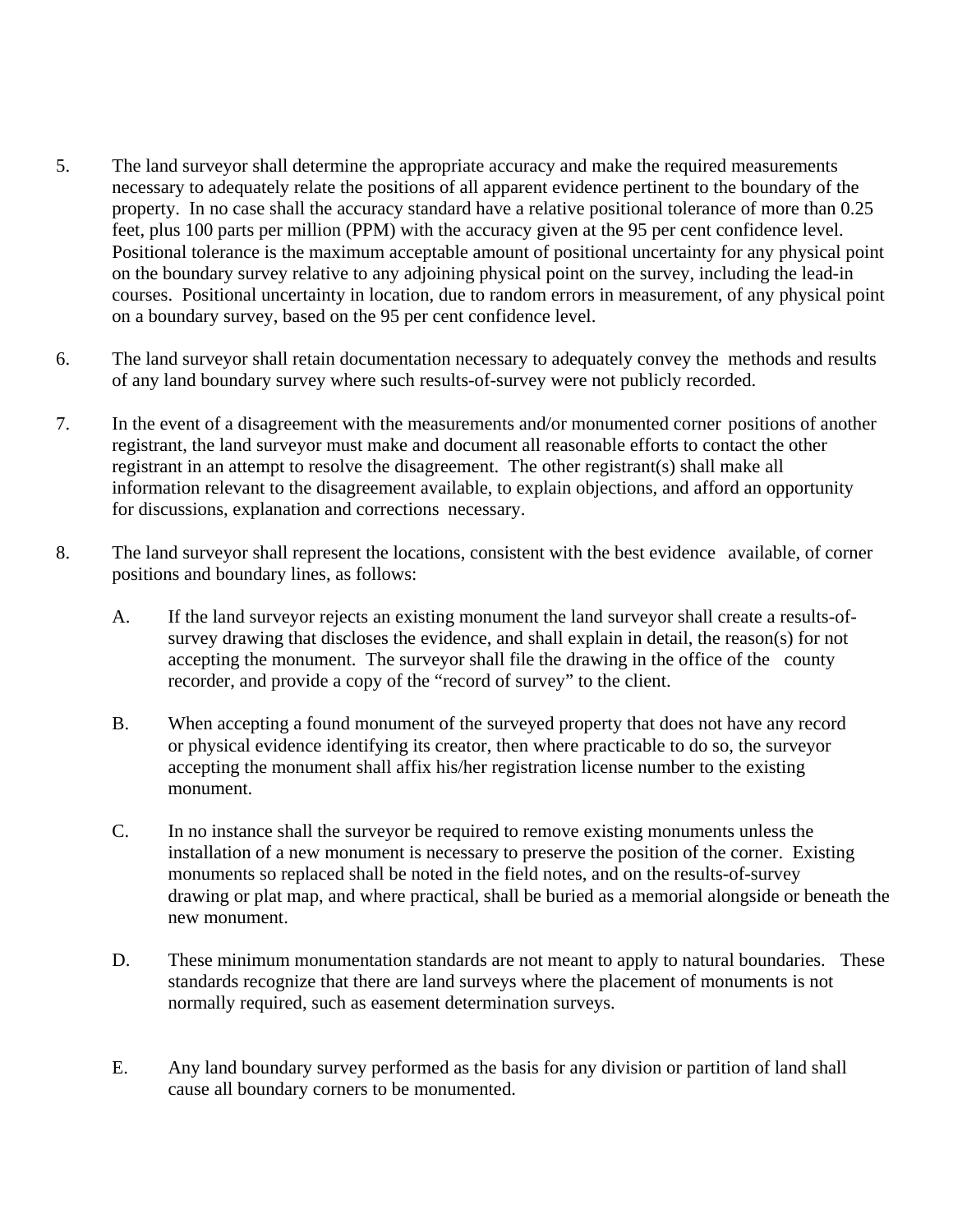- 9. The following standards apply to establishing, replacing or setting boundary monuments:
	- A. If the monument is at either a Public Land Survey System section or ¼-section corner, refer to applicable state statutes relative to monumenting those positions.
	- B. All new monuments, including the surveyor's Arizona registration number thereon, shall provide a degree of permanency, consistent with that of adjacent terrain and physical features.
	- C. Whenever and wherever practicable, new or replacement boundary monuments, and witness corner monuments set shall satisfy the following minimum criteria:
		- 1. The body of the monument shall be of metal or other such durable material.
		- 2. The body of the monument shall be at least 16 inches in length.
		- 3. The body of the monument shall be at least  $\frac{1}{2}$  inch in diameter.
		- 4. The surveyor's Arizona registration number shall be affixed to or clearly stamped into the body of the monument.
		- 5. The monument shall be magnetically detectable.
- 10. Where the point for a corner monument is such that, for all practical purposes, a permanent corner monument is not established, then at least one of the following two alternative monumentation procedures shall be used:
	- A. Witness Corner Monument: Such a monument is used where the boundary corner position cannot be occupied. Such a monumented surveyed point is set on the surveyed boundary line, or a prolongation thereof, and it shall be stamped "WC".
	- B. Reference Markers: Where a corner position is impractical to monument directly, or a witness corner cannot be set as described above, the surveyor shall cause to be set at least two Reference Markers. These are not set on the boundary lines and are to be identified as "RM".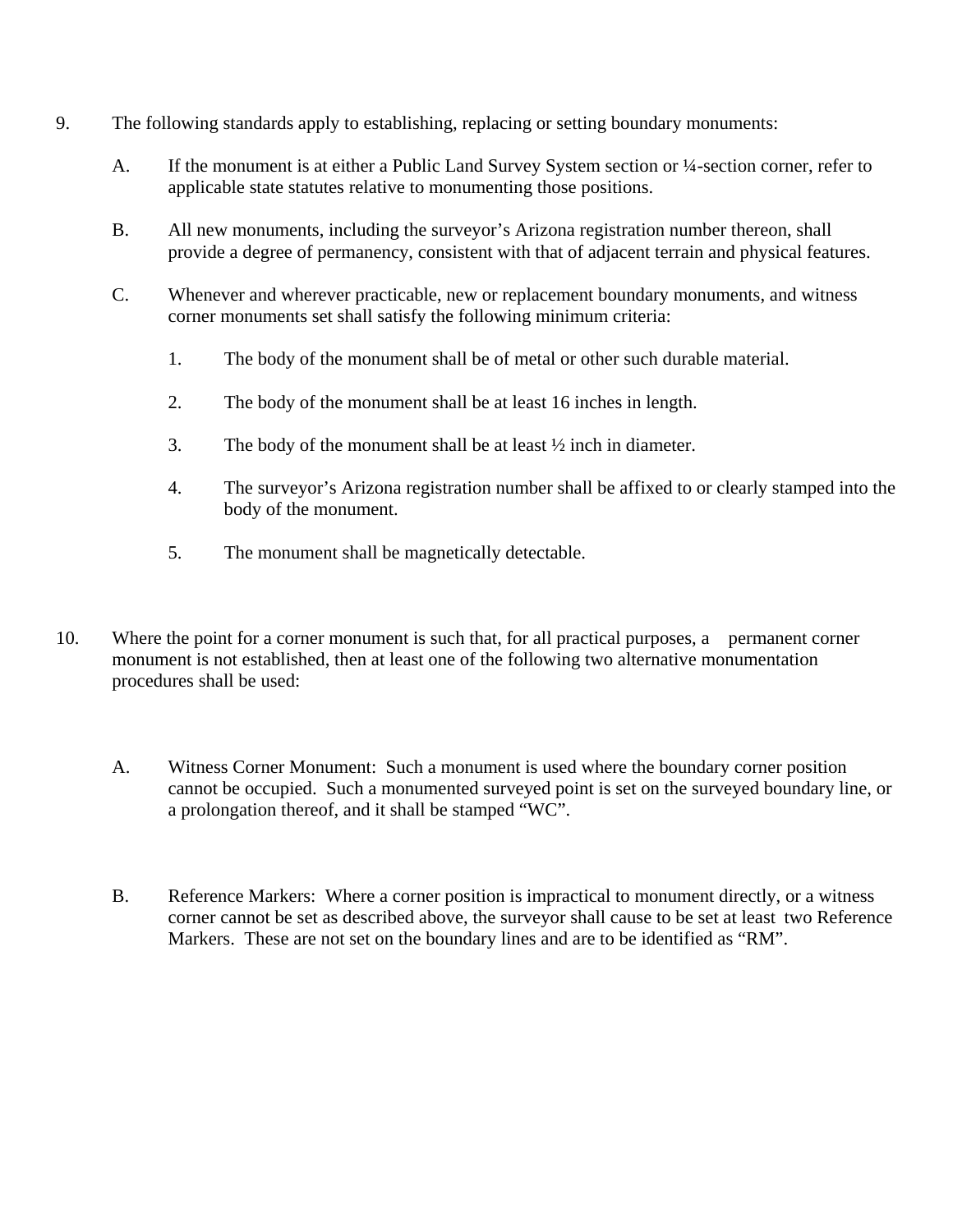- 11. In addition to sufficient mathematical ties to the controlling monuments of the survey, which enable the survey to be retraced by another surveyor, the surveyor's drawing must also show, as a minimum, the following items:
	- A. A basis of direction or bearings.
	- B. The surveyor's Arizona RLS stamp, with signature and date.
	- C. The surveyor's statement that the survey was performed either by the surveyor or under the surveyor's direct supervision.
	- D. A legend or table that identifies and explains all symbology and abbreviations used.
	- E. A list of pertinent reference documents that were used as a basis for the survey.
	- F. When setting a monument is impractical, the recorded results-of-survey drawing shall detail the reason for not setting the monument and show bearings and distances to the nearest corner, witness corner(s) or reference marker(s).
	- G. A north arrow.
	- H. The scale of the drawing.
- 12. The following criteria shall be adhered to when the surveyor includes any of the following as part of the results-of-survey drawing(s):
	- A. Horizontal and/or vertical control data, when used, shall be noted in detail. Where vertical data is referenced, the surveyor shall also include information about the controlling benchmark(s) and its (their) elevation(s).
	- B. Curve data shall be stated, as a minimum, in terms of radius, central angle, and length of curve, and as otherwise specified by local ordinance. In all cases, the curve data must be shown for the line(s) affected.
	- C. All non-tangent curve data shown must have sufficient additional information to allow them to be verified through mathematical analysis.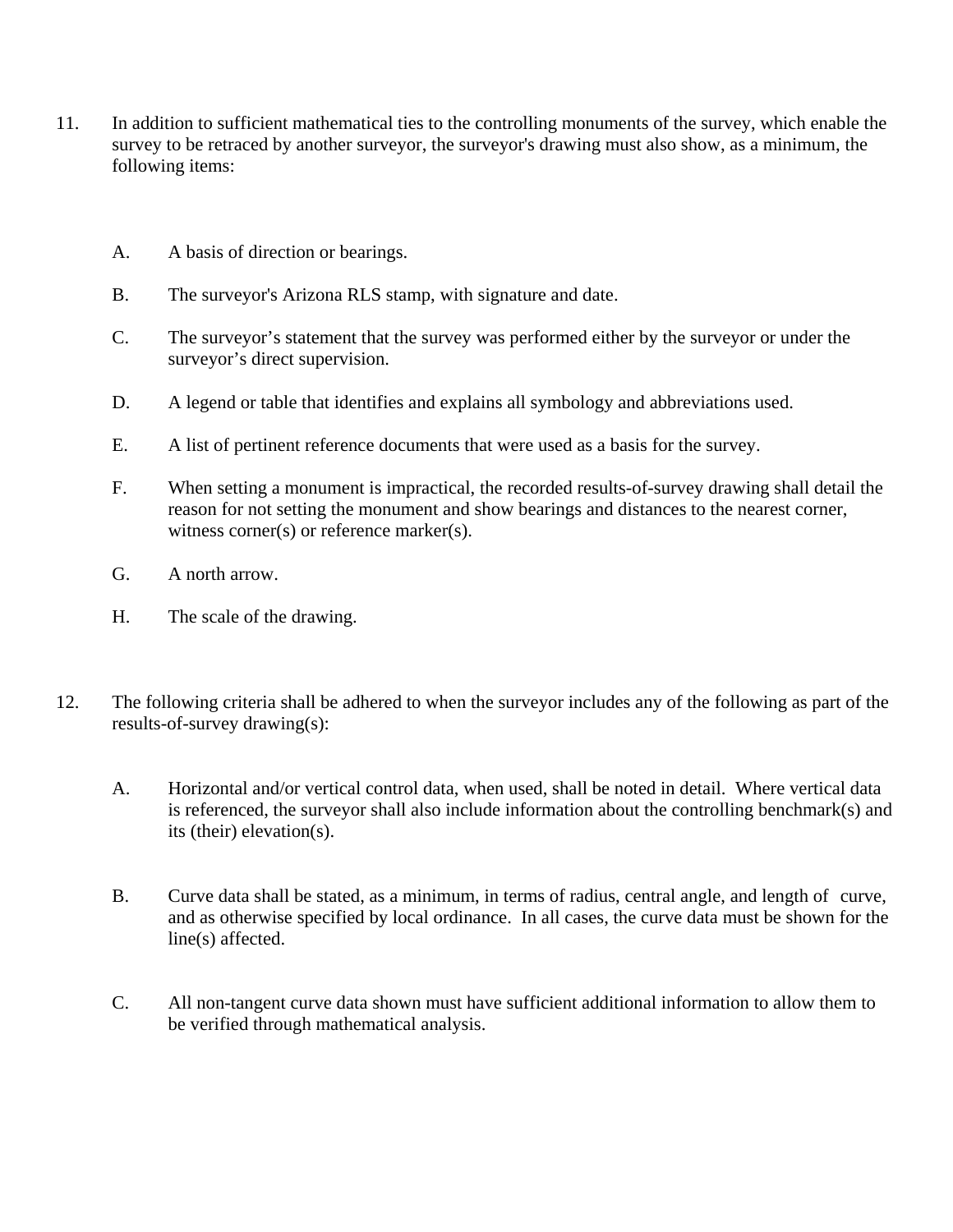- D. When any coordinates are shown on the drawing, such as those relating to the Arizona State Plane Grid Coordinates, Universal Transverse Mercator, or to any modified, or local coordinate system, then the following information shall be included:
	- 1. The data on which the coordinates are based.
	- 2. The zone(s) if applicable.
	- 3. Modifications.
	- 4. The coordinate basis of bearings.
	- 5. The adjustment factors.
	- 6. The source data of the coordinates.
- 13. The land surveyor shall ensure that the appropriate survey drawing(s) is(are) recorded whenever any of the following conditions are encountered:
	- A. Any land boundary survey monument found, and incorporated into the new survey, where that monument is not referred to in or by any previously recorded public record instrument.
	- B. Any existing land boundary monument, or found monument, referenced in a previously recorded public document, when the public document fails to adequately identify said monuments.
	- C. Any land boundary monuments are set in conjunction with the new survey.
	- D. Any new land division as defined under state statutes.
	- E. Any difference as measured between the land boundary or property corner monuments, where the new measured distance, as compared to a previously determined ("record") distance, where such difference exceeds +/- 0.25 feet, plus 100 parts per million (PPM), of the overall distance between the points.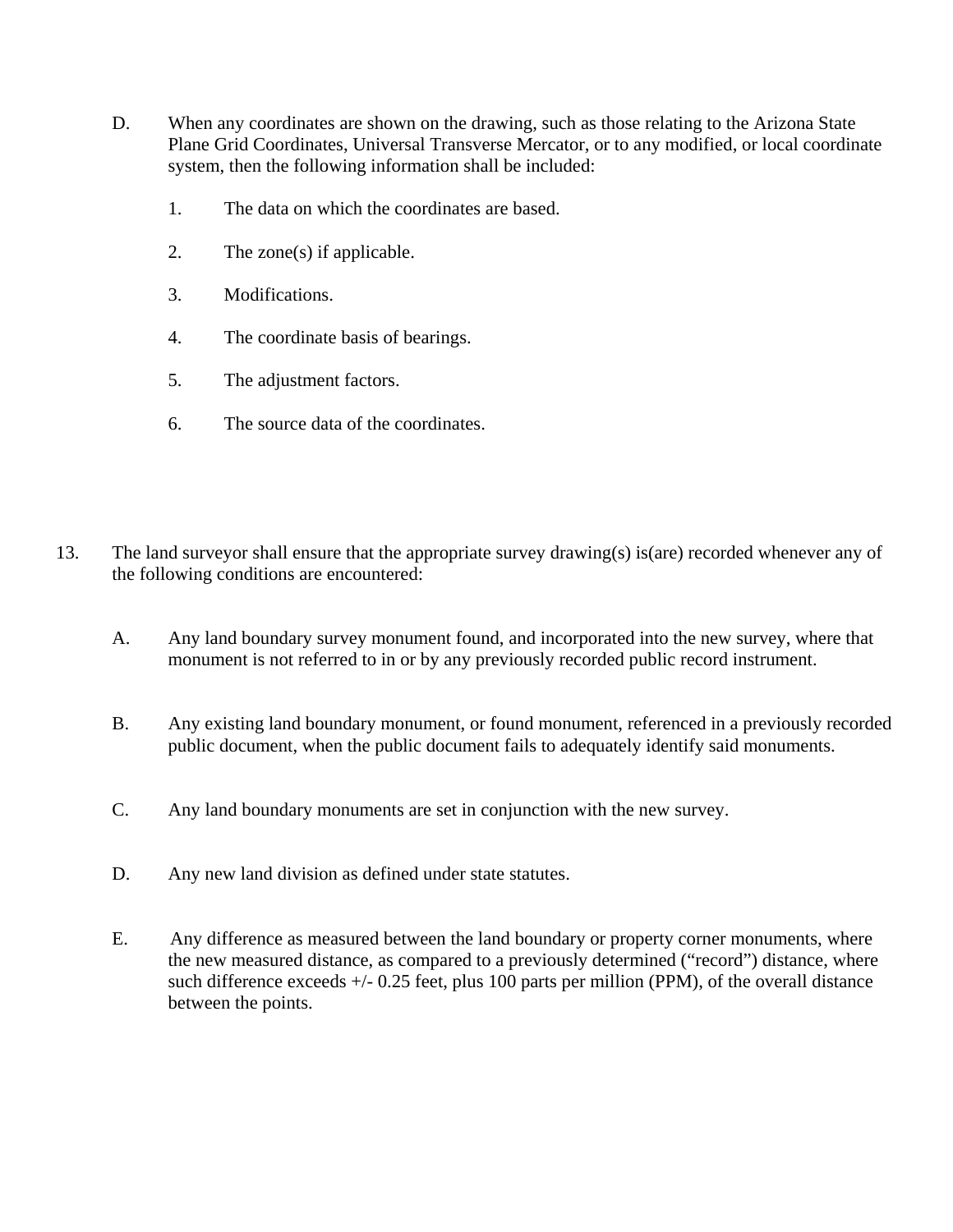14. When created by a land surveyor, a written property description of a surveyed tract of land must provide information to properly locate the property and distinctly set it apart from all other property.

 When the surveyed property's dimensions, boundaries and area are in substantial agreement with an existing recorded written description, then that existing recorded description shall be used.

For new descriptions, the following items and format apply:

- A. The description shall contain, where applicable, a caption, a body, and qualifying clauses.
- B. A metes, a bounds, or a metes and bounds description of an existing aliquot description, is as an additional description of the existing, precedent aliquot description, and shall be so noted as such.
- C. Every Public Land Survey System aliquot description shall contain the applicable county, meridian, township, range and sectional information.
- D. Every platted subdivision lot description shall contain the lot, block, unit (if applicable), name of the subdivision, city (if applicable), county, and recorder's document number.
- E. Every written property line boundary description shall contain the applicable portions of the following:
	- 1. The first part, called the caption, shall contain the applicable information from 14.C and/or 14.D.
	- 2. The second part, called the body, shall contain all of the following attributes that apply:
		- a. A clearly stated basis of bearings, referencing two controlling monuments, which were physically existing at the time the property was surveyed.
		- b. All controlling monuments, noting their physical description, and whether found, set or replaced.
		- c. Sufficient data to enable a mathematical verification of the property being inscribed by the body of the description.
		- d. Where described, curved property boundaries shall contain sufficient information to allow verification of the data by mathematical analysis. Curves are presumed to be circular, tangent curve, all other non-tangent, and/or non-circular curves must be so noted in the description.